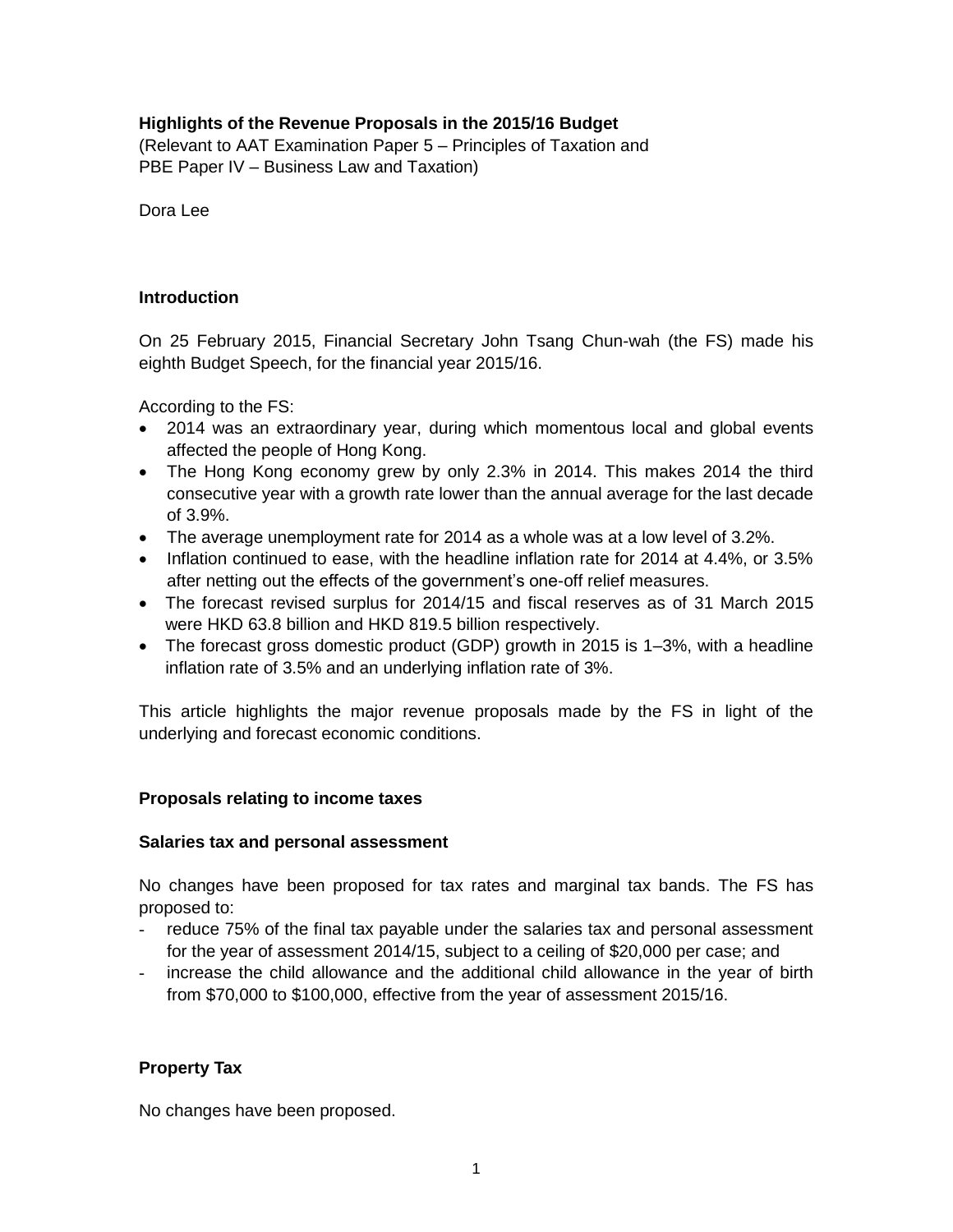# **Profits Tax**

The FS has proposed to:

- reduce the profits tax for the year of assessment 2014/15 by 75%, subject to a ceiling of \$20,000 per case;
- allow, under specified conditions, interest deductions under the profits tax for corporate treasury centres and to reduce the profits tax for specified treasury activities by 50%; and
- allow private equity funds to enjoy the profits tax exemption available to offshore funds.

# **Summary of Personal Allowances, Deductions and Tax Rates**

A summary of the personal allowances and deductions for the years of assessment 2014/15 and 2015/16 (proposed) is shown in Table A.

| Year of assessment                                                                                             | 2014/15 | 2015/16      |
|----------------------------------------------------------------------------------------------------------------|---------|--------------|
|                                                                                                                |         | (* Proposed) |
|                                                                                                                | \$      |              |
| <b>Personal allowance</b>                                                                                      |         |              |
| <b>Basic allowance</b>                                                                                         | 120,000 | 120,000      |
| Married person's allowance                                                                                     | 240,000 | 240,000      |
| Single parent allowance                                                                                        | 120,000 | 120,000      |
| Child allowance                                                                                                |         |              |
| $1st$ to $9th$ child (each)                                                                                    | 70,000  | $*100,000$   |
| Additional child allowance in the year of birth (each)                                                         | 70,000  | $*100,000$   |
| Dependent parent/grandparent allowance (aged 60 or more,<br>or eligible for government's disability allowance) |         |              |
| <b>Basic</b>                                                                                                   | 40,000  | 40,000       |
| Additional (for dependant living with taxpayer)                                                                | 40,000  | 40,000       |
| Dependent parent/grandparent allowance (aged 55–59)                                                            |         |              |
| <b>Basic</b>                                                                                                   | 20,000  | 20,000       |
| Additional (for dependant living with taxpayer)                                                                | 20,000  | 20,000       |
| Dependent brother/sister allowance                                                                             | 33,000  | 33,000       |
| Disabled dependant allowance                                                                                   | 66,000  | 66,000       |

# **Table A: Personal Allowances and Deductions**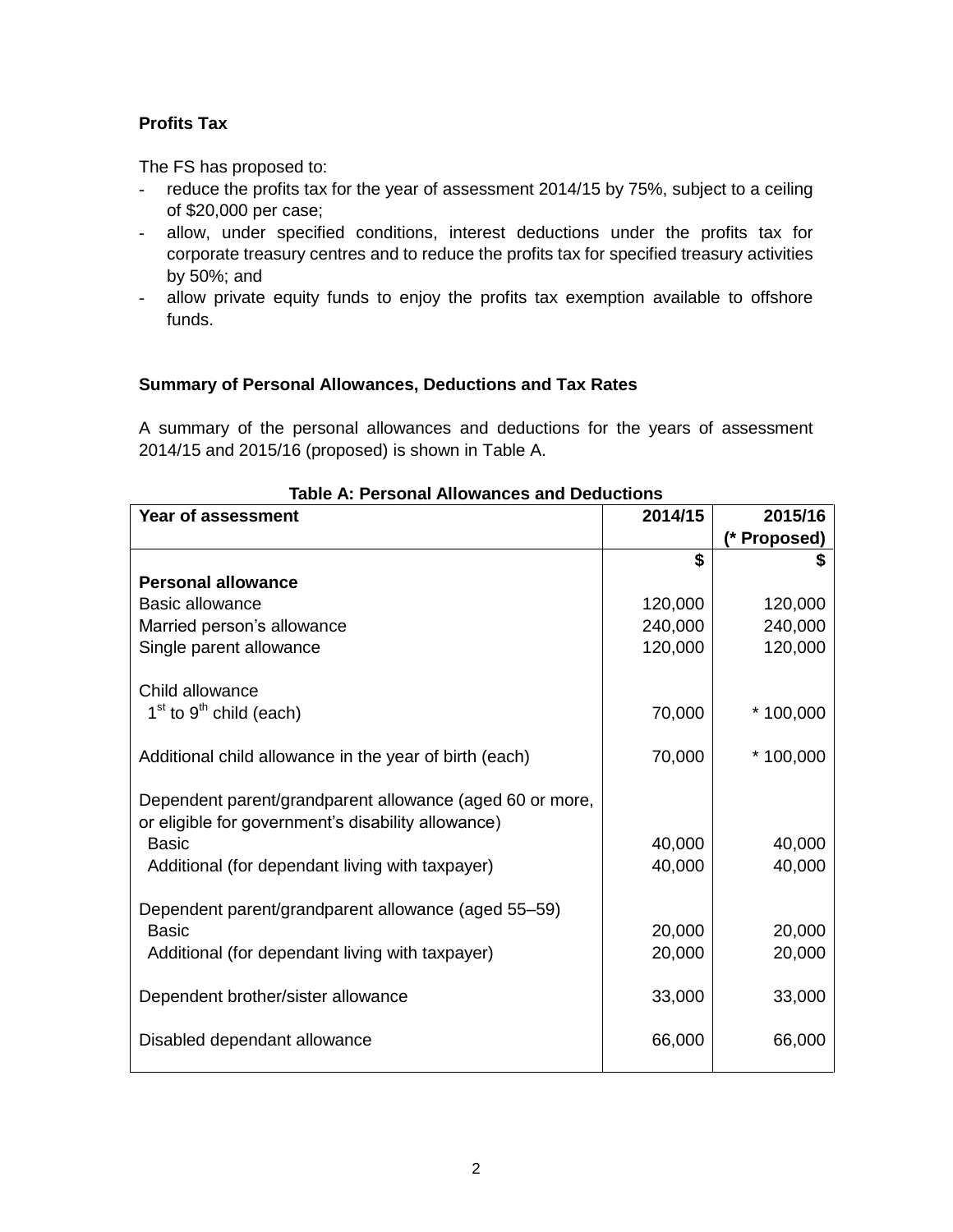| <b>Deductions</b>                            |            |            |
|----------------------------------------------|------------|------------|
| Self-education expenses                      | 80,000     | 80,000     |
| Home loan interest                           | $*100,000$ | $*100,000$ |
| Elderly residential care expenses            | 80,000     | 80,000     |
| Contribution to recognized retirement scheme | 17,500     | 18,000     |
| Approved charitable donations                | 35%        | 35%        |

*# The entitlement period for the deduction of home loan interest has been extended from 10 years to 15 years, effective from the year of assessment 2012/13 onwards.*

A summary of the tax rates for the years of assessment 2014/15 and 2015/16 is shown in Table B.

|                  | 2014/15                          | 2015/16                     |  |
|------------------|----------------------------------|-----------------------------|--|
| Standard rate    | 15%                              | 15%                         |  |
| Corporate        |                                  |                             |  |
| profits tax rate | 16.5%                            | 16.5%                       |  |
| Progressive tax  | $$1 - $40,000$<br>2%             | 2%<br>$$1 - $40,000$        |  |
| rates            | $$40,001 - $80,000$<br>7%        | $$40,001 - $80,000$<br>7%   |  |
|                  | $$80,001 - $120,000$<br>12%      | $$80,001 - $120,000$<br>12% |  |
|                  | > \$120,000<br>17%               | > \$120,000<br>17%          |  |
| Salaries tax     | * 75% of the final taxes will be | N/A                         |  |
| and personal     | waived, subject to a ceiling of  |                             |  |
| assessment       | \$20,000 per case.               |                             |  |
| Profits tax      | * 75% of the final taxes will be | N/A                         |  |
|                  | waived, subject to a ceiling of  |                             |  |
|                  | \$20,000 per case.               |                             |  |

# **Table B: Summary of Tax Rates**

*\* As proposed by the Financial Secretary in his Budget Speech for 2015/16.*

# **Proposals relating to rates and stamp duty**

#### **Rates**

The FS proposed to waive rates for the first two quarters of 2015/16, subject to a ceiling of \$2,500 per quarter for each rateable property. The *Rating (Exemption) Order 2015* was gazetted on 25 February 2015, bringing the proposal into effect on 1 April 2015.

# **Stamp Duty**

On 26 February 2014, the FS proposed in his 2014/15 Budget Speech to extend the waiving of the stamp duty to the trading of exchange-traded funds (ETFs) that track indices comprising not more than 40 per cent of Hong Kong stocks. The *Stamp Duty*